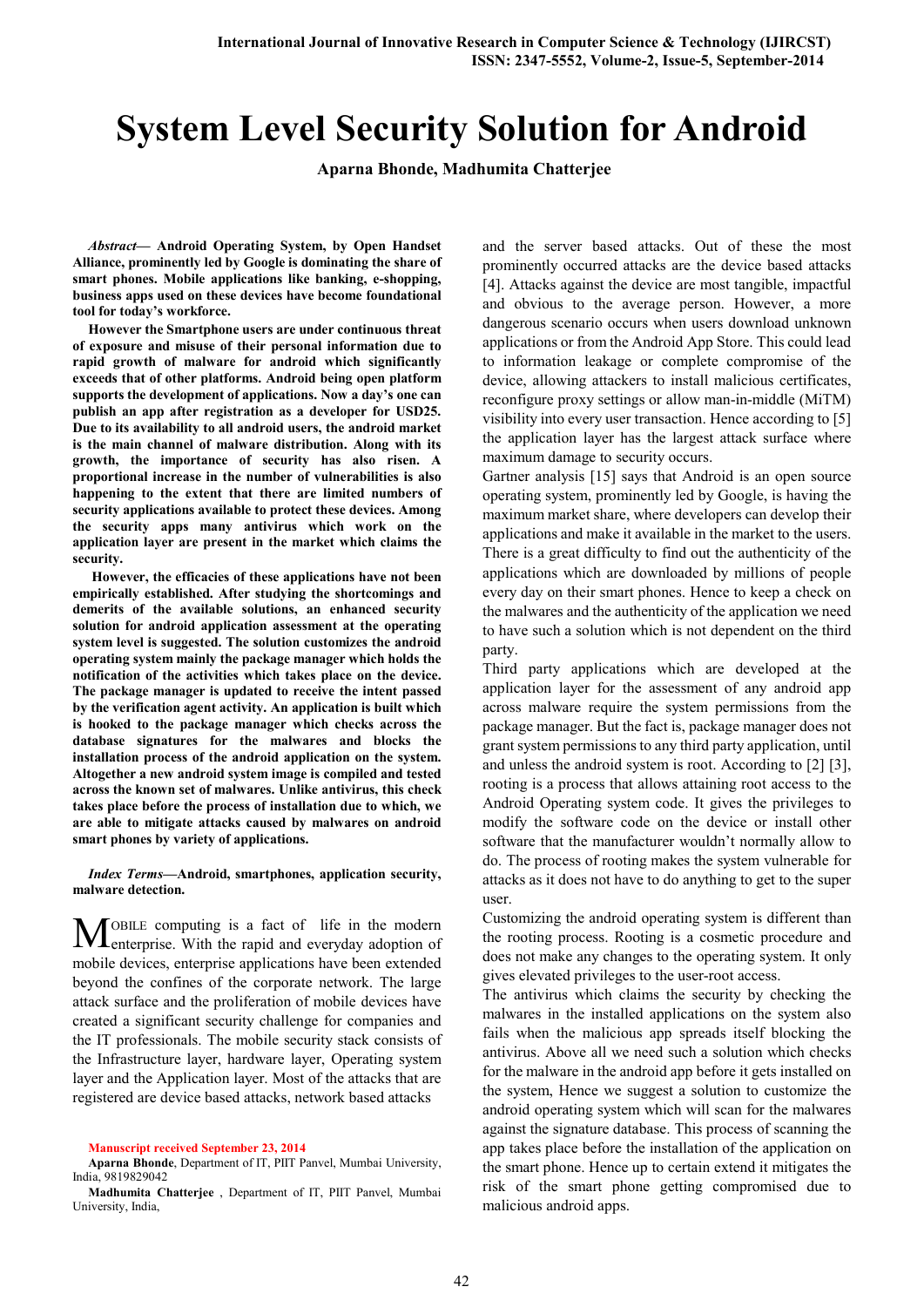# Our Work

The solution customizes the latest version of android operating system, KitKat. Mainly the Package manager service, present in the android operating system is customized which holds the notification of the activities. Every time as soon as a new app tries to get installed on the device, Package Manager will trigger the MalwareTest App internally and check the application across the database signatures for malwares. It gives the notification to the user about the malware and then user can block the installation process. Altogether a new android system image is complied. This facility is not present in any of the android versions till date. The solution overcomes the difficulty of the sandbox based file system as well as the android permission model. Hence, we have tried to apply a security solution on the top of android Operating system.

The main advantage of using this solution is that the apk is blocked before installation if it contains malware. This process does not toil in the background as it triggers only on arrival of apk hence less amount of power is consumed which is very important constraint to increase the efficiency of a mobile device.

The remainder of this paper is structured as follows. In Section 2 the background theory is introduced which includes Android system basics and the discussion of the security system provided by android operating system. The shortcomings of antivirus software on the Android Platform are explained in Section 3. In Section 4 we introduce our concept for an enhancement in the security of android operating system. We will discuss the implementation of the enhanced security solution for the android platform and Section 5 will be the conclusion

#### I. BACKGROUND THEORY

# *A. Android*

Android is an operating system designed for smart phones which provide a sandboxed application execution environment. A customized embedded Linux system interacts with the phone hardware and an off processor radio. The Binder middleware and the application API runs on the top of Linux. Hence to simplify, an applications only interface to the phone is through these API's. Each application is executed within a Dalvik Virtual Machine (DVM) running under UNIX uid[10]. The phone comes pre-installed with a selection of system applications like phone dialer, address book. Applications interact with each other and the phone through different form of IPC (inter process communication).

# *B. Securable IPC mechanism*

# • Activity

.

An Activity is, generally, the code for a single, user-focused task. It usually includes displaying a UI to the user. Typically, one of the application's activities is the entry point to an application. Intents are used to specify as Activity, and this may be done ambiguously to allow the user to configure their preferred handler.

• Broadcasts

Broadcasts provide a way to send messages between applications, for example, alerting listeners to the passage of time, an incoming message, or other data. When sending a broadcast as application puts the message to be sent into intent. The application can specify which Broadcasts they care about in terms of the intents they wish to receive by specifying an Intent Filter. Broadcast is instantiated when an IPC mechanism known as an Intent is issued by the operating system or another application. An application may register a receiver for the low battery message, for example and change its behavior based on that information.

#### • Services

Services are background processes that toil away quietly in the background. It can run in its own process, or in the context of another application's process. Other components 'bind' to a service and invoke methods on it via a remote procedure calls. A service might play music, even when the user quits the media –selection UI, the user probably still intends for the music to keep playing and others handle incoming instant messages, file transfers or email. Services can be started using intents.

### • Content Providers

Content Providers provide a way to efficiently share relational data between processes securely. They are based on SQL and should be used carefully.



Content Providers can be secured with Android permissions, and used to share data between processes, like files might be on traditional UNIX like systems.

#### • Binder

Binder provides a highly efficient communication mechanism on Android. It is implemented in the kernel, and you can easily build RPC interfaces on top of it using the Android Interface Definition Language (AIDL). Binder is commonly used to bridge Java and native code running in separate processes.

The key security features of android to achieve the objectives like protection of user data, protection of system resources including the network and provide application isolation are as follows:

- 1. Robust security at the OS level through the Linux kernel.
- 2. Mandatory application sandbox for all applications.
- 3. Secure inter process communication.
- 4. Application signing.
- 5. Application defined and user granted permissions.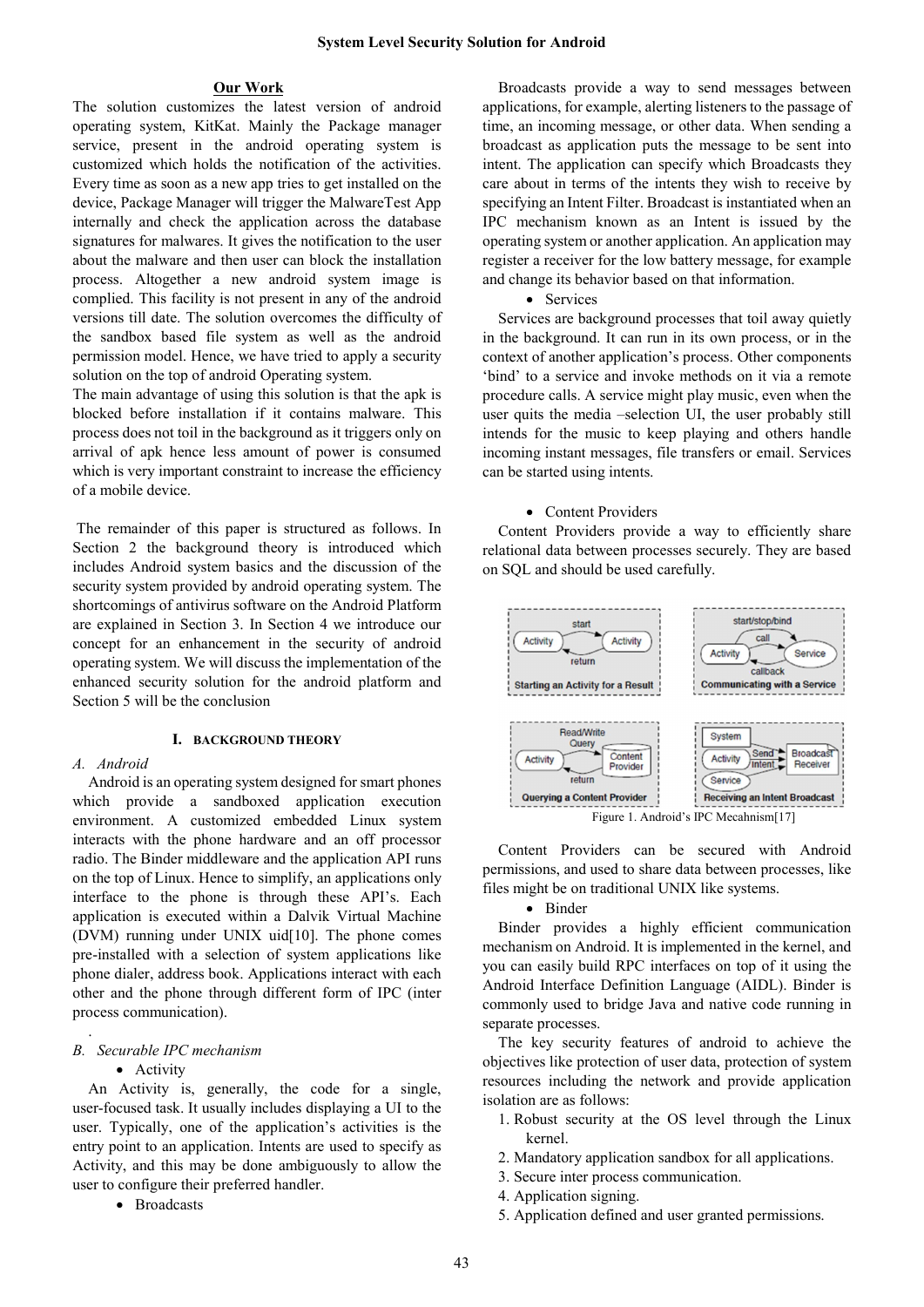

Figure 2. Android's APK File [16] *C. Installation process of Android Application*

An Android Application is stored in an APK file. In order to run the app one needs to install the required APK file. An APK file consists of java class files and the libraries as shown in fig. At the time of application installation, the list of permissions [11] is asked to the user. If the user agrees to the listed permissions and clicks install then the installation takes place. There are 2 types of applications, one being from the Android Google Play store and others are third party applications. If the application to be installed is from third party then user has to enable the installation from unknown resources. The process is shown in fig



Figure 3. Android's APK installation process

System server is the core of Android system and it starts as soon as Dalvik is initialized and running. The main Android services such as the activity manager, package manager, and alarm manager are running in their separate threads but as parts of system server process. Package Manager is an API that actually manages application install, uninstall and upgrade. When an APK is installed, Package Manager Parse the package (APK) file and displays confirmation. When the user presses OK button, Package Manager calls the method named "installPackage" with these four parameters namely uri, installFlags , observer, installPackageName. Package manager starts one service named "package" which actually carries out the processing of this service. Package manager Service runs in the system service process and installs daemon (installd) runs as a native process. Both start at the same boot time.

Package installer

It is a default application for Android to interactively install a normal package. Package installer provide user interface to manage applications/ packages. Package Installer calls InstallAppProgress activity to receive instructions from the user. InstallAppProgress will ask Package Manager Service to install package via installd. Some of the main tasks of Package manager Service are add a package to the queue for the installation process, determine the appropriate location of the package installation, determine installation Install/Update new, Copy the apk to a given directory, determine the UID of the app, request the installed daemon process, create the application directory and set permissions, extraction of dex code to the cache directory.



Figure 4. Working of Package Manager [3]

According to [2] the android OS only reveals only the permissions to the user. It also checks from its Google play store database whether the app is authentic or not. But the issue here is, user cannot judge just by displaying the permissions whether the app is malicious or not. Hence leads to unknowingly spreading the malware. Hence there is a need for solution at the application layer.

# *D. Solutions for preventing Malwares*

Currently according to [6] there are many antivirus available in the market to scan the APK for malwares, but mobiles are among the resource constrained devices hence the applications need to have limited processing, low memory and operate on low power mode due to finite energy supply [12].

The major limitation in using anti-virus application is it scans the system for malwares after the installation of the Apk file. Hence it fails in case of malwares which spreads and attacks the working of anti-virus application itself.

#### II. LIMITATION OF ANTI-VIRUS

Mobiles are among the resource constrained devices hence the applications need to have limited processing, low memory and operate on low power mode due to finite energy supply. According to [7] the antivirus software majorly consumes the battery which reduces the performance of the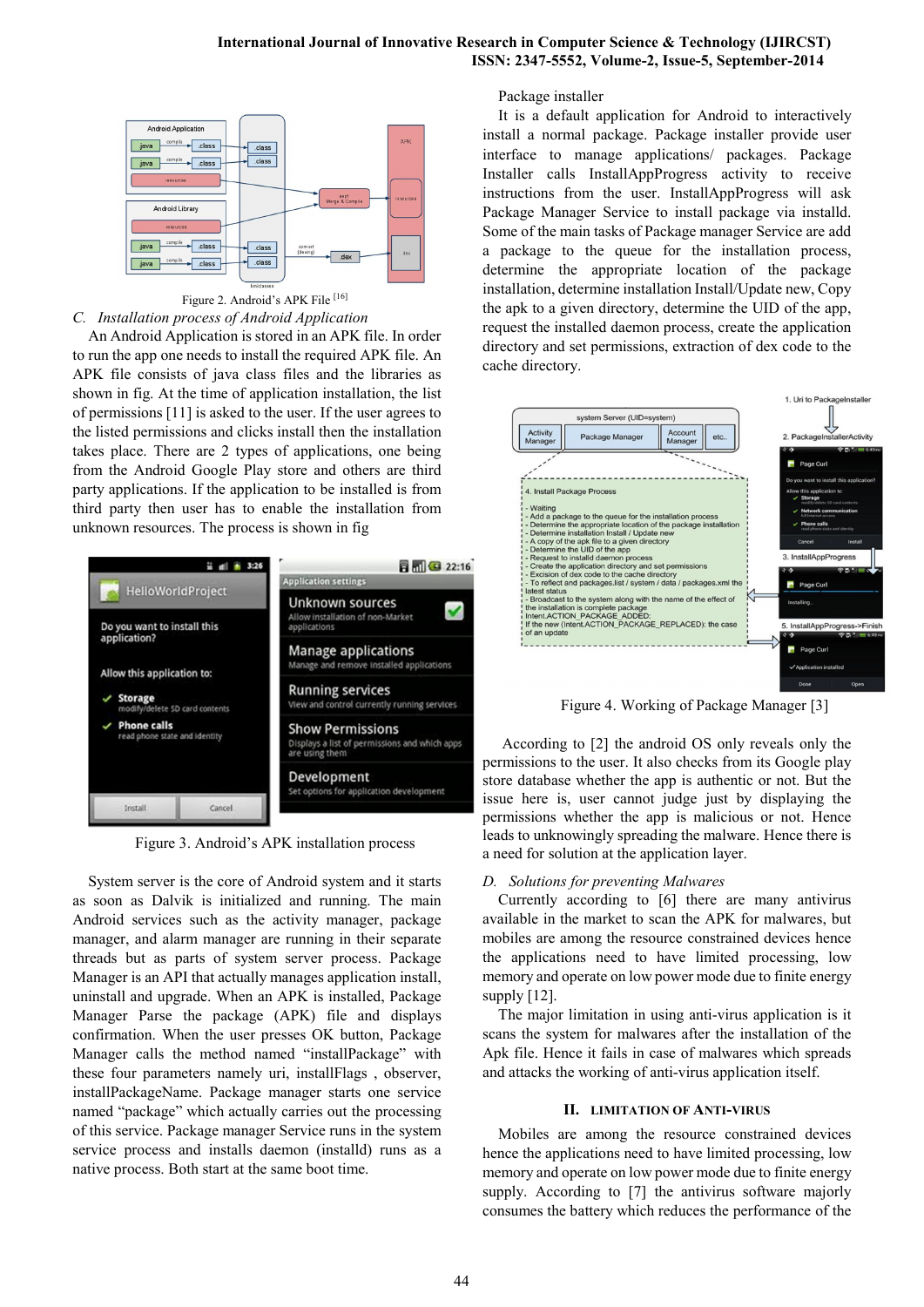smart phones. Android Anti-Virus software is also limited drastically by file system-based sandboxing. It cannot scan the file system on demand or monitor file system changes. Most importantly, this includes the working directories of the other apps. Anti-Virus software is thus oblivious to any files other apps might download or create at runtime, including malicious code [6].Package Database in android OS keeps track of installed apps in a package database [13]. This database contains the code path where an apps package file with its byte code is stored, the apps package name, its UID and other entries. In contrast to many other android OS resources, the package database is publically readable.

Access Package files themselves are also readable by any app. This in combination with package database being readable provides access to package files. Antivirus software can acquire the path to package files from the package database and then open package files directly. This way, common antivirus detection techniques can at least be applied to the static app installation package file.

Antivirus basically works on 2 methods that are heuristic and signature based [6]. Heuristic method is to analyze the suspicious files characteristics and behavior to determine if it is indeed malware, where signature based method identify known malware saved on the database. If the virus then reappears, it can be identified as such using the signature and assigned to a specific virus. According to [6], Android antivirus cannot deploy recognition techniques based on the heuristics to arbitrary file system objects, and especially not to apps working directories contents. Thus, dynamically downloaded code will not be found. This dynamically fetched code may also be the only component which openly demonstrates malicious behavior, keeping the app which downloaded the malicious payload free of any suspicion and detection.

So Major hindrance for antivirus software is,

- 1. The android OS itself uses unique user IDs to create each Android process which is the concept of sandboxed applications. Hence it's unable to directly access the file system and its contents.
- 2. When a virus tries to modify core system files or affect other vital parts of the android device, existing antivirus software can't recognize that because it isn't able to access the root of the system.
- In other words, rooting android could be the only solution to androids security problems which is not recommended due to other security issues.

#### III. PROPOSED MODEL

Android's source code is released by Google under the Apache license, this permissive licensing allows the software to be freely modified by users. Android device owners are not given root access to the operating system and sensitive partitions such as /system is read-only. However, root access can be obtained by exploiting security flaws in android, which is used frequently by the open-source community to enhance the capabilities of their devices.

In our proposed system we are trying to develop a third party application which requires system permission to hook the package manager. In Android OS the package manager has defined some protection levels for the permissions, which are grouped on

- 1.Regular, a lower-risk permission that gives requesting access to isolated application level features with minimal risk to other applications the system or the user. The system automatically grants this type of permission to a requesting application at installation, without asking for the user's explicit approval.
- 2. Dangerous, a higher-risk permission that would give a requesting application access to private user data or control over the device that can negatively impact the user. Because this type of permission introduces potential risk, the system may not automatically grant it to the requesting application. For example any dangerous permission requested by an application may be displayed to the user and require confirmation before proceeding or some other approach may be taken to avoid the user automatically allowing the use of such facilities.
- 3. Signed is a permission that the system grants only if the requesting application is signed with the same certificate as the application that declared the permission. If the certificates match, the system automatically grants the permission without notifying the user or asking for the user's explicit approval.
- 4. Signatures or System is a permission that the system grants only to applications that are in the android system image or that are signed with the same certificate as the application that declared the permission. Please avoid using this option , as the signature protection level should be sufficient for most needs and works regardless of exactly where applications are installed. This permission is used for certain special situations where multiple vendors have applications built into a system image and need to share specific features explicitly because they are being built together.

According to [8][9], Permissions in the first two groups can be granted to any application, where as the last two can be obtained only by applications which are system preinstalled in the device's firmware or which are signed with the platform key, i.e. the same key that was used to sign the firmware.

Fact is Package Manager does not grant system permissions to hook until and unless the android system is root. It gives the privileges to modify the software code on the device or install other software that the manufacturer would not normally allow to. Hence for good mobile security reasons they don't want users to make modifications to the phones that could result accident beyond repair.

Android users are restoring to them because of the powerful perks they provide, such as:

- 1. Full customization for just about every theme/graphic
- 2. Download of any app, regardless of the app store they are posted on
- 3. Extended battery life and added performance.
- 4. Updates to the latest version of Android if your device is outdated and no longer updated by the manufacturer.

To secure the Android operating system from the malware attacks, the APK should be scanned before it gets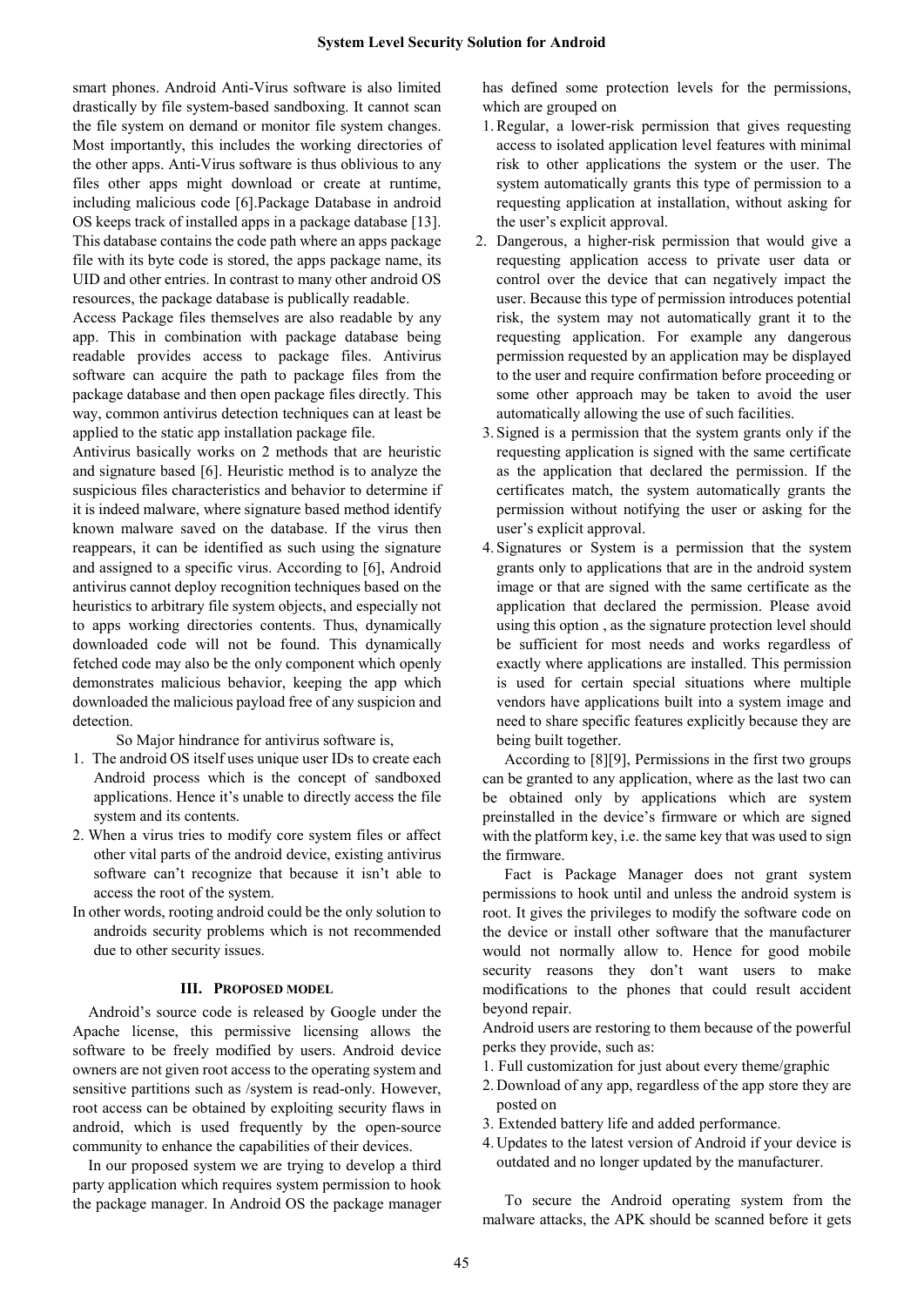installed on the android operating system. Hence to achieve this, we need to customize the operating system as the development needs to be in root. Hence the proposed model requires cooking the device firmware and adding a custom package verification agent into the firmware. Next we need to add an activity into that agent on package manager which will generate the checksum using SHA algorithm [14] and checks across the database for malicious signature. Finally, if the signature is found in the database then the installation process is blocked and if the application is without any malwares the installation process is carried out by giving result to the package manager. The block diagram depicts the flow of the proposed model.



Figure 5. Block diagram of Proposed Model

About the Serverside dependencies the system works on a thin client totally and has very few serverside dependencies. At the server side the database is developed by applying SHA algorithm for the known malwars. The application needs to get updated with this database at a regular time interval. The objective of the above model is to

- 1. Secure the Android OS from malware before apk file installation takes place.
- 2. Block the installation process if the app is malicious.
- 3. Improve the performance of the resource containt device by triggering the application only at the time of installation of the APK file.

# IV IMPLEMENTATION AND TESTING

The above model was tested for some of the latest malwares families. For this purpose the following test cases were designed.

Test case 1: Detection of unaltered malware: In this test case the malware application package files are pushed on the SDcard and checked. The above model was tested for the latest malwares families which successfully detects the known malwares.

Test case 2: Detection of altered malware: In this test case the malware application package files are decompiled and their package and class names were renamed but no code is

altered.

Test case 3: Dynamic downloading: In this test case an app is directly allowed to download and checked for other dynamic infection routines.

Test case 4: Advanced and unknown threats: In this test case some of the latest malicious files were tried to test across the database signatures.

The results show that the model is significantly detecting the malwares except for some samples in Test case 2 as application package files were decompiled and their package and class names were renamed which resulted in new SHA-1 checksum, which was not present in the signature database. Regarding the Test case 4, the result was failed because latest malicious file signatures were not updated.Overall out of 26 samples tested 23 were detected for the 3 test cases and zero were detected for the test case 4.The following fig.7 shows the screen shots of the actual tests conducted and the results are shown in the table below.



Figure 6: Screenshot of malware detected

This model hence trying to include more security at the operating system level.